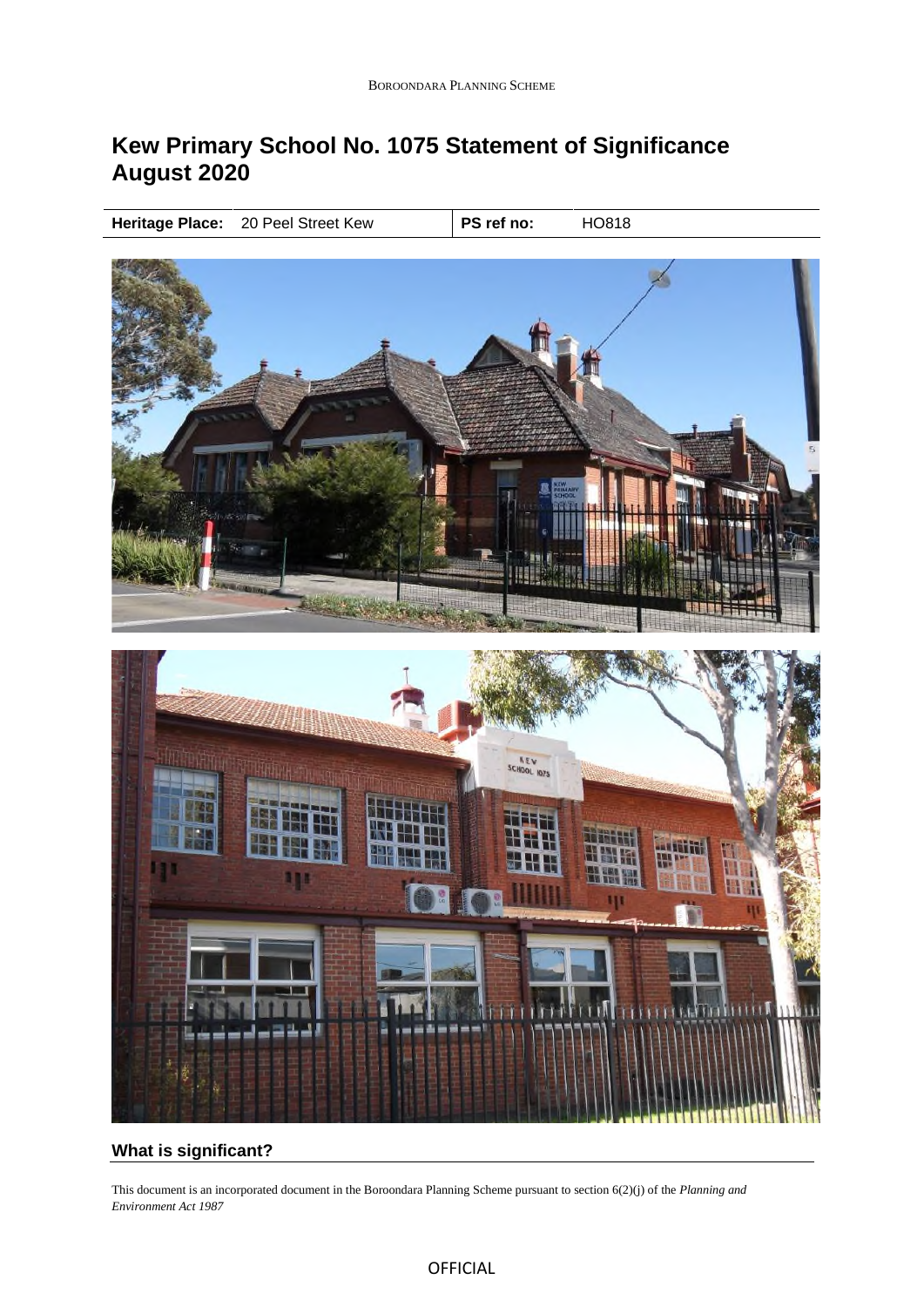Kew Primary School (former State School No. 1075) at 20 Peel Street, Kew, established at this site in 1871, is significant.

Significant elements of the site include:

- The single-storey red-brick 1910 Infant School, which faces Pakington Street. This Edwardian building has picturesque medieval features with a complex roofscape of hips and jerkin-head gables. It was designed under Public Works Department Supervising Architect George W Watson.
- The two-storey red-brick 1923 Main building, which faces Peel Street, including the WWI memorial. It is an interwar Georgian Revival building with a U-shaped plan and classicising details. The ground-floor extension to the west elevation is not significant. It was designed under Public Works Department Chief Architect E Evans Smith. The memorial comprises a marble plaque and a memorial book, both dedicated in 1919, and installed on a wall when the building was completed.
- The 1929 timber shelter shed at the south of the site. It is a small structure with a hipped gable roof that extends over the wide verandah. The verandah is ornamented by Arts & Crafts inspired timber corner brackets.

Mature exotic trees, such as Peppercorns and a Monterey Cypress, contribute to the setting.

## **How is it significant?**

Kew Primary School is of local historical, aesthetic and social significance to the City of Boroondara. In addition, the Infant School is of creative significance, and the shelter shed is of rarity value.

# **Why is it significant?**

Historically, the school as a whole illustrates an early phase of Kew's development and the continual growth the local (and thus school) population. It starts with the remnant part of the wall of the 1882 school building, with its diaper brickwork that has been incorporated into the Main building, then the 1910 Infant School and 1923 Main building illustrate jumps in the number of pupils in the early twentieth century. In addition, the 1919 Honour Board is significant as an unusual example of a war memorial specifically associated with a school and demonstrates the impact the Great War had upon all aspects of community life. (Criterion A)

Kew Primary School as a whole is of social significance due to its long tenure at this site since 1871 as a centre of the local community. Its many alumni hold particularly strong associations with the school. (Criterion G)

The entire school complex is of aesthetic significance due to the collection of varied and largely intact early-twentieth century buildings – the Infant School, the Main building, and the shelter shed – in a setting that retains mature exotic trees such as Peppercorns and a Monterey Cypress. (Criterion E)

This document is an incorporated document in the Boroondara Planning Scheme pursuant to section 6(2)(j) of the *Planning and Environment Act 1987* The Infant School is historically significant as a demonstration of the major change in educational methods in Victoria in the early twentieth century, when efforts were made to provide school buildings to serve the particular needs of very young children. Its design is particularly important as the very first example of a model that would become standard for infant schools across Victoria, and was repeated a dozen times. The exterior is important for the high degree of

#### OFFICIAL